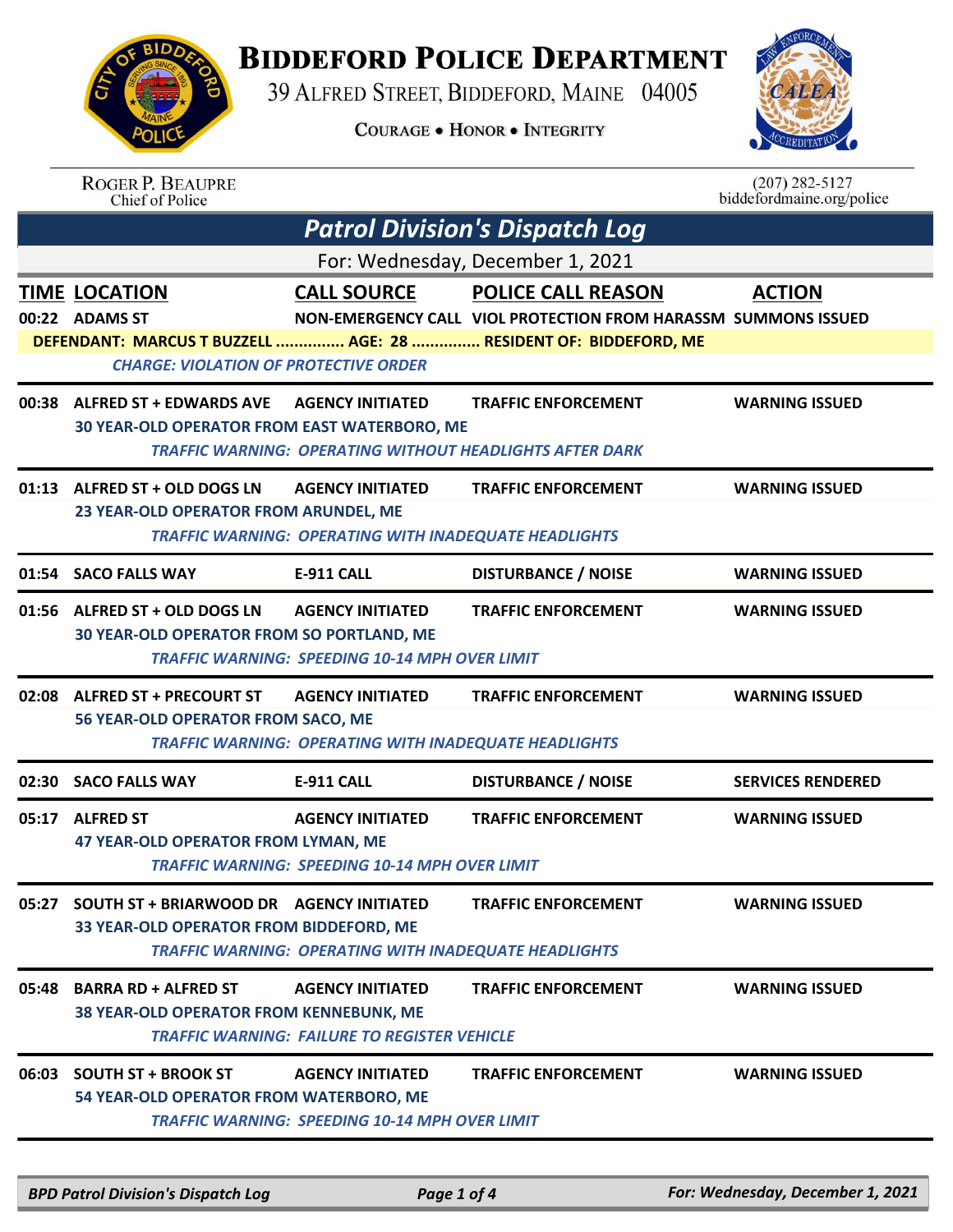| 06:09 | <b>TIME LOCATION</b><br><b>ALFRED ST + PRECOURT ST</b><br>31 YEAR-OLD OPERATOR FROM NORTH WATERBORO, ME | <b>CALL SOURCE</b><br><b>AGENCY INITIATED</b><br><b>TRAFFIC WARNING: SPEEDING 10-14 MPH OVER LIMIT</b> | <b>POLICE CALL REASON</b><br><b>TRAFFIC ENFORCEMENT</b>                                                              | <b>ACTION</b><br><b>WARNING ISSUED</b> |
|-------|---------------------------------------------------------------------------------------------------------|--------------------------------------------------------------------------------------------------------|----------------------------------------------------------------------------------------------------------------------|----------------------------------------|
| 06:09 | <b>SOUTH ST + WESTMORE AVE AGENCY INITIATED</b><br>28 YEAR-OLD OPERATOR FROM BIDDEFORD, ME              | <b>TRAFFIC CITATION: SPEEDING 15-19 MPH OVER LIMIT</b>                                                 | <b>TRAFFIC ENFORCEMENT</b><br>TRAFFIC WARNING: OPERATE VEHICLE W/O VALID INSPECTION CERTIFICATE                      | <b>VSAC ISSUED</b>                     |
|       | 06:19 ALFRED ST + DENTAL AVE<br>33 YEAR-OLD OPERATOR FROM SPRINGVALE, ME                                | <b>AGENCY INITIATED</b><br><b>TRAFFIC WARNING: FAILURE TO REGISTER VEHICLE</b>                         | <b>TRAFFIC ENFORCEMENT</b>                                                                                           | <b>WARNING ISSUED</b>                  |
|       | 07:46 POOL ST                                                                                           | E-911 CALL                                                                                             | <b>ASSIST: VEHICLE CRASH - FIRE / EMS STATE FORM TAKEN</b>                                                           |                                        |
|       | 08:48 MAIN ST                                                                                           | NON-EMERGENCY CALL CRIMINAL MISCHIEF                                                                   |                                                                                                                      | <b>REPORT TAKEN</b>                    |
|       | 09:22 OAK ST                                                                                            | <b>E-911 CALL</b>                                                                                      | <b>SUSPICION</b>                                                                                                     | <b>SERVICES RENDERED</b>               |
| 09:37 | <b>WATER ST</b>                                                                                         | <b>NON-EMERGENCY CALL CHECK WELFARE</b>                                                                |                                                                                                                      | <b>SERVICES RENDERED</b>               |
| 09:49 | SOUTH ST + WENTWORTH ST AGENCY INITIATED                                                                |                                                                                                        | <b>JUVENILE OFFENSES</b>                                                                                             | <b>SERVICES RENDERED</b>               |
|       | 10:17 OAK ST                                                                                            | <b>AGENCY INITIATED</b>                                                                                | <b>OUT FOR FOLLOW UP</b>                                                                                             | <b>SERVICES RENDERED</b>               |
|       | 10:27 POOL ST<br>29 YEAR-OLD OPERATOR FROM BIDDEFORD, ME                                                | <b>AGENCY INITIATED</b>                                                                                | <b>TRAFFIC ENFORCEMENT</b><br>TRAFFIC CITATION: PASS 18 OR OLDER; OPER NOT PROPERLY SECURED IN SEAT BELT 1ST OFFENSE | <b>VSAC ISSUED</b>                     |
|       | 10:42 SUNSET CIR                                                                                        | NON-EMERGENCY CALL PARKING COMPLAINT                                                                   |                                                                                                                      | <b>WARNING ISSUED</b>                  |
|       |                                                                                                         |                                                                                                        | 10:42 ALFRED ST + MEDICAL CENTE NON-EMERGENCY CALL VEHICLE CRASH - POLICE ONLY                                       | <b>STATE FORM TAKEN</b>                |
| 10:49 | <b>MAPLEWOOD AVE</b>                                                                                    | <b>AGENCY INITIATED</b>                                                                                | <b>CRIMINAL MISCHIEF</b>                                                                                             | <b>REPORT TAKEN</b>                    |
| 11:04 | <b>SOUTH ST</b>                                                                                         | NON-EMERGENCY CALL PARKING COMPLAINT                                                                   |                                                                                                                      | <b>NO VIOLATION</b>                    |
|       | 11:44 ALFRED ST                                                                                         | <b>NON-EMERGENCY CALL ASSIST CITIZEN</b>                                                               |                                                                                                                      | <b>SERVICES RENDERED</b>               |
|       | 12:04 ALFRED ST + ELM ST<br>31 YEAR-OLD OPERATOR FROM NORTH BERWICK, ME                                 | <b>E-911 CALL</b>                                                                                      | <b>VEHICLE CRASH - POLICE ONLY</b><br><b>TRAFFIC CITATION: EVADING VEHICLE REGISTRATION FEES AND EXCISE TAXES</b>    | <b>SUMMONS ISSUED</b>                  |
|       | 12:21 ALFRED ST                                                                                         | <b>NON-EMERGENCY CALL CHECK WELFARE</b>                                                                |                                                                                                                      | <b>SERVICES RENDERED</b>               |
| 12:27 | <b>GRAHAM ST + CRESCENT ST</b>                                                                          | <b>RADIO</b>                                                                                           | <b>PARKING COMPLAINT</b>                                                                                             | <b>SERVICES RENDERED</b>               |
|       | 12:29 SOUTH ST                                                                                          | <b>E-911 CALL</b>                                                                                      | DEATH ATTENDED & UNATTENDED REPORT TAKEN                                                                             |                                        |
|       | 12:49 ALFRED ST + JOURNEY WALK NON-EMERGENCY CALL BOLO                                                  |                                                                                                        |                                                                                                                      | <b>NEGATIVE CONTACT</b>                |
|       | <b>12:50 MAIN ST</b>                                                                                    | <b>AGENCY INITIATED</b>                                                                                | <b>PAPERWORK</b>                                                                                                     | <b>PAPERWORK NOT SERVED</b>            |
|       | 13:05 SUMMER ST                                                                                         | NON-EMERGENCY CALL HARASSMENT                                                                          |                                                                                                                      | <b>REPORT TAKEN</b>                    |
|       | 13:17 ALFRED ST + SUMMER ST                                                                             | <b>E-911 CALL</b>                                                                                      | ASSIST: VEHICLE CRASH - FIRE / EMS TRANSPORT TO HOSPITAL                                                             |                                        |

*BPD Patrol Division's Dispatch Log Page 2 of 4 For: Wednesday, December 1, 2021*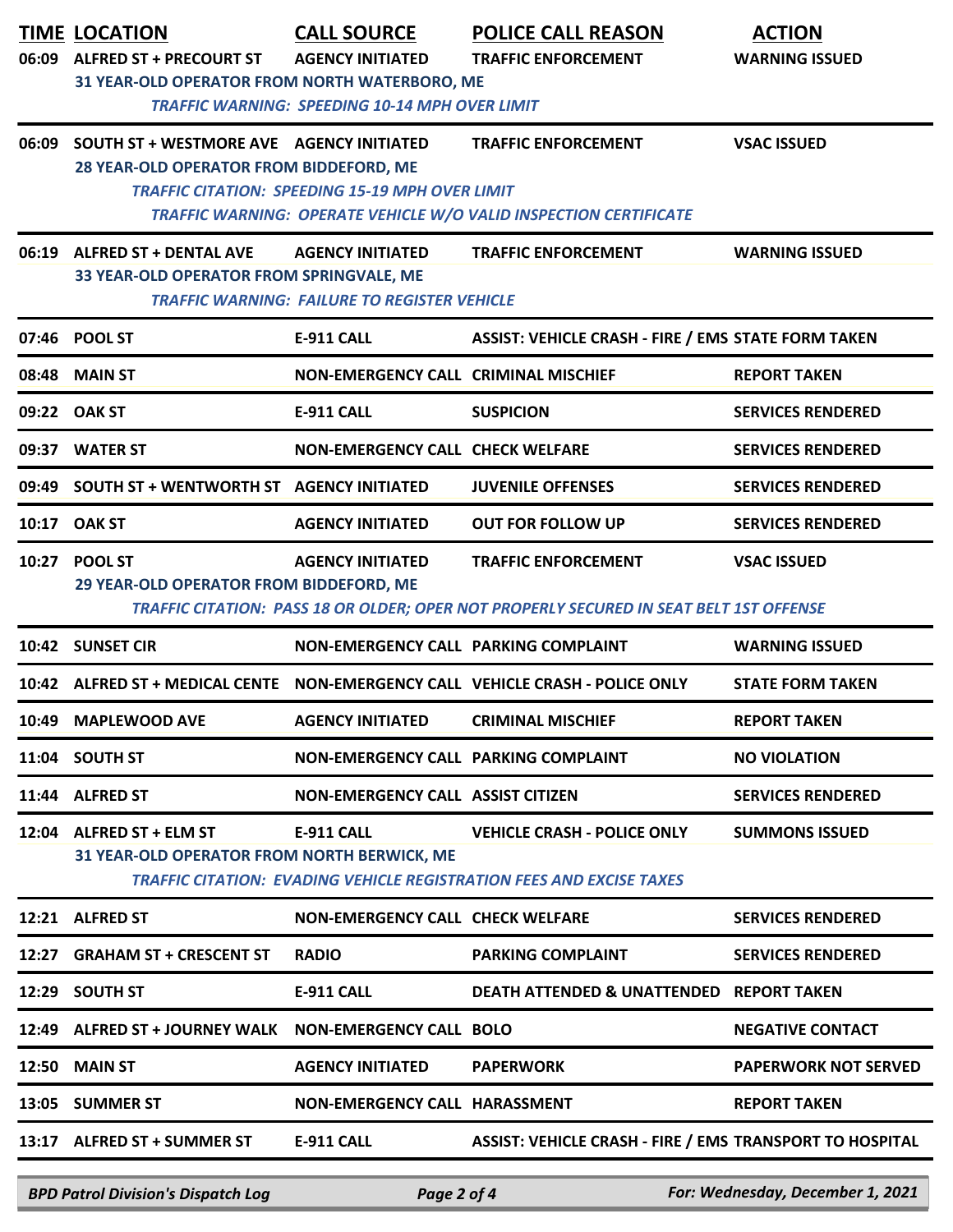| <b>TIME LOCATION</b>                                   | <b>CALL SOURCE</b>                          | <b>POLICE CALL REASON</b>                                                                                                                                                 | <b>ACTION</b>                    |
|--------------------------------------------------------|---------------------------------------------|---------------------------------------------------------------------------------------------------------------------------------------------------------------------------|----------------------------------|
| 13:20 WADLIN RD                                        | <b>AGENCY INITIATED</b>                     | <b>ANIMAL COMPLAINT</b>                                                                                                                                                   | <b>SERVICES RENDERED</b>         |
| 13:33 MAIN ST                                          | <b>AGENCY INITIATED</b>                     | <b>ANIMAL COMPLAINT</b>                                                                                                                                                   | <b>SUMMONS ISSUED</b>            |
|                                                        |                                             | DEFENDANT: CIVIL VIOLATION BY A FEMALE  AGE: 24  RESIDENT OF: BIDDEFORD, ME<br><b>CHARGE: DOGS PROHIBITED FROM CERTAIN AREA: SCHOOL YARDS-PLAYGROUNDS-ATHLETIC FIELDS</b> |                                  |
| <b>14:08 YALE ST</b>                                   | <b>NON-EMERGENCY CALL JUVENILE OFFENSES</b> |                                                                                                                                                                           | <b>REPORT TAKEN</b>              |
| 14:16 ALFRED ST                                        |                                             | NON-EMERGENCY CALL ASSIST: VEHICLE CRASH - FIRE / EMS STATE FORM TAKEN                                                                                                    |                                  |
| 14:17 ELM ST                                           | NON-EMERGENCY CALL SHOPLIFTING              |                                                                                                                                                                           | <b>REPORT TAKEN</b>              |
| 14:39 OLD ALFRED RD                                    | <b>AGENCY INITIATED</b>                     | <b>ANIMAL COMPLAINT</b>                                                                                                                                                   | <b>REPORT TAKEN</b>              |
| 14:47 EMERY ST                                         | <b>WALK-IN AT STATION</b>                   | <b>PARKING COMPLAINT</b>                                                                                                                                                  | <b>NO VIOLATION</b>              |
| 14:51 ALFRED ST                                        | <b>NON-EMERGENCY CALL ASSIST CITIZEN</b>    |                                                                                                                                                                           | <b>SERVICES RENDERED</b>         |
| 14:51 OAKWOOD LN                                       |                                             | NON-EMERGENCY CALL ATTEMPTED/THREATENED SUICIDE TRANSPORT TO HOSPITAL                                                                                                     |                                  |
| 14:56 BOULDER WAY                                      | <b>NON-EMERGENCY CALL SUSPICION</b>         |                                                                                                                                                                           | <b>GONE ON ARRIVAL</b>           |
| 15:03 ALFRED ST                                        | <b>WALK-IN AT STATION</b>                   | <b>OUT FOR FOLLOW UP</b>                                                                                                                                                  | <b>SERVICES RENDERED</b>         |
| 16:08 ALFRED ST                                        | <b>NON-EMERGENCY CALL SUSPICION</b>         |                                                                                                                                                                           | <b>REPORT TAKEN</b>              |
| 16:28 ELM ST                                           | <b>E-911 CALL</b>                           | <b>BOLO</b>                                                                                                                                                               | <b>NEGATIVE CONTACT</b>          |
| 16:49 WATER ST                                         | NON-EMERGENCY CALL CHECK WELFARE            |                                                                                                                                                                           | <b>NO ACTION REQUIRED</b>        |
| 16:50 POMERLEAU ST                                     | <b>NON-EMERGENCY CALL SUSPICION</b>         |                                                                                                                                                                           | <b>SERVICES RENDERED</b>         |
| 17:31 ELM ST                                           | <b>E-911 CALL</b>                           | <b>DOMESTIC COMPLAINTS</b>                                                                                                                                                | <b>REPORT TAKEN</b>              |
| 18:02 MIDDLE ST                                        | <b>E-911 CALL</b>                           | <b>ROBBERY</b>                                                                                                                                                            | <b>REPORT TAKEN</b>              |
| 18:09 PARKSIDE DR                                      | NON-EMERGENCY CALL CIVIL COMPLAINT          |                                                                                                                                                                           | <b>NO ACTION REQUIRED</b>        |
| 18:30 ALFRED ST                                        |                                             | NON-EMERGENCY CALL VEHICLE CRASH - POLICE ONLY                                                                                                                            | <b>STATE FORM TAKEN</b>          |
| 19:00 ALFRED ST                                        | NON-EMERGENCY CALL CHECK WELFARE            |                                                                                                                                                                           | <b>REPORT TAKEN</b>              |
| 20:12 ALFRED ST                                        | <b>WALK-IN AT STATION</b>                   | <b>OUT FOR FOLLOW UP</b>                                                                                                                                                  | <b>SERVICES RENDERED</b>         |
| 20:15 MAIN ST                                          | NON-EMERGENCY CALL TRESPASSING              |                                                                                                                                                                           | <b>SERVICES RENDERED</b>         |
| 21:18 ALFRED ST                                        | <b>AGENCY INITIATED</b>                     | <b>OUT FOR FOLLOW UP</b>                                                                                                                                                  | <b>SERVICES RENDERED</b>         |
| 21:32 ELM ST                                           | <b>NON-EMERGENCY CALL SUSPICION</b>         |                                                                                                                                                                           | <b>SERVICES RENDERED</b>         |
| 21:41 SULLIVAN ST                                      | NON-EMERGENCY CALL DISTURBANCE / NOISE      |                                                                                                                                                                           | <b>SERVICES RENDERED</b>         |
| 22:09 SOUTH ST + SWAN BROOK RD NON-EMERGENCY CALL BOLO |                                             |                                                                                                                                                                           | <b>GONE ON ARRIVAL</b>           |
| 22:12 MT VERNON ST                                     | <b>NON-EMERGENCY CALL SUSPICION</b>         |                                                                                                                                                                           | <b>SERVICES RENDERED</b>         |
| 22:17 OAK ST                                           | <b>E-911 CALL</b>                           | <b>ASSAULT</b>                                                                                                                                                            | <b>REPORT TAKEN</b>              |
| 22:55 ELM ST                                           | <b>E-911 CALL</b>                           | <b>ASSIST: MEDICAL W/ ASSIST</b>                                                                                                                                          | <b>REPORT TAKEN</b>              |
| <b>BPD Patrol Division's Dispatch Log</b>              | Page 3 of 4                                 |                                                                                                                                                                           | For: Wednesday, December 1, 2021 |